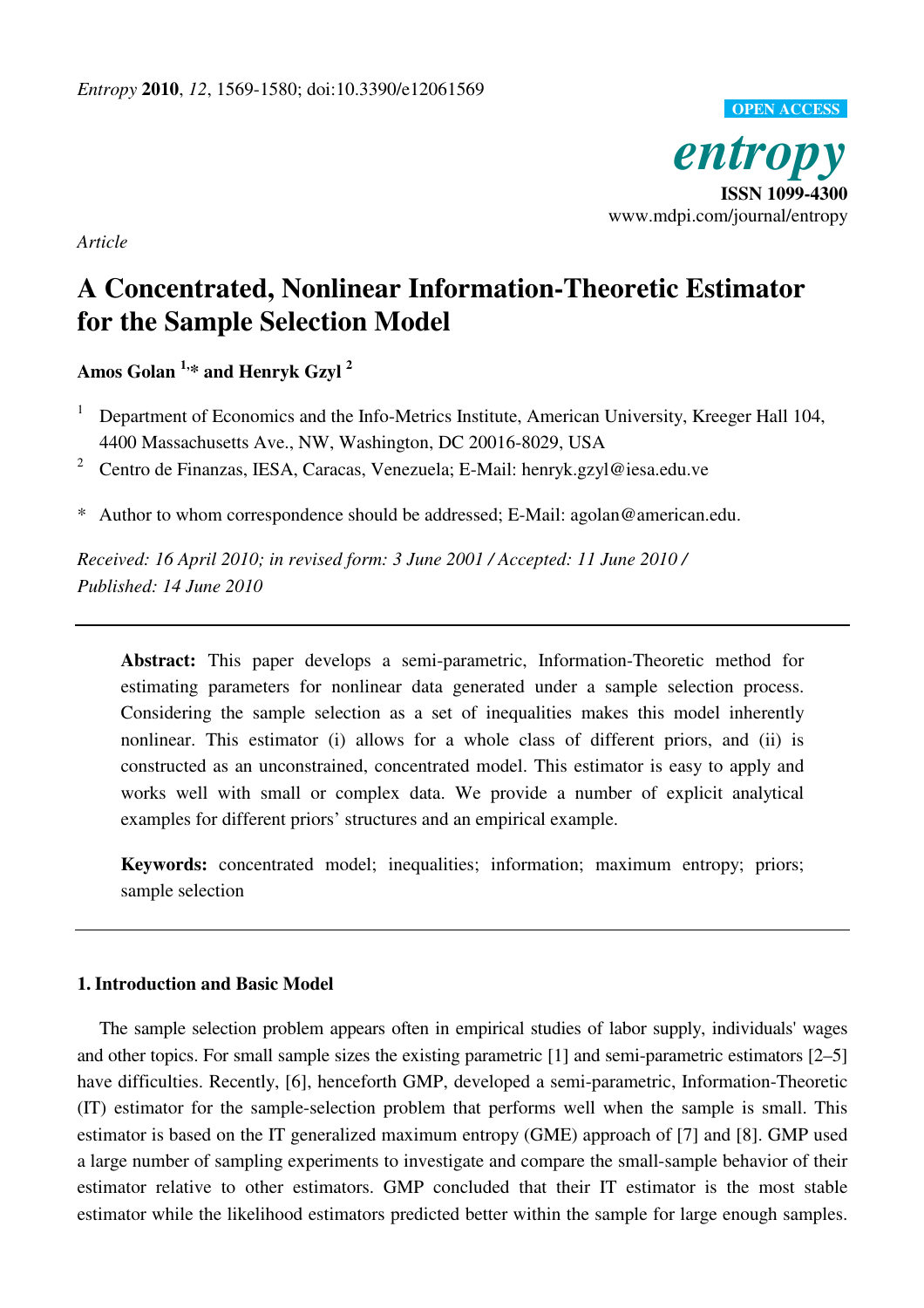Their IT estimator outperformed the AP estimator in most cases and in all small samples. Another set of experiments within the nonlinear framework appear in [9].

GMP specified their IT-GME model with bounds on the parameters and with finite and discrete support. Though, their IT-GME estimator performs relatively well, it still has some of the basic shortcomings of that estimator. It has finite and bounded supports for both signal and noise, it is not flexible enough to incorporate infinitely large bounds and continuous support spaces, and it is constructed as a constrained optimization estimator. The objective here is to extend the estimator discussed in GMP in three directions. First, we allow unbounded support spaces for all parameters. Second, we accommodate for a whole class of (discrete and continuous) priors. Third, we construct our estimator as an unconstrained concentrated model.

#### *1.1. The Basic Sample Selection Model*

For simplicity, we follow a common labor model discussed in [10]. Suppose individual *h* (*h*=1,…, *N*) values staying (working) at home at wage  $y_{1h}^*$  and can earn  $y_{2h}^*$  in the marketplace. If  $y_{2h}^* > y_{1h}^*$ , the individual works in the marketplace,  $y_{1h} = 1$ , and we observe the market value,  $y_{2h} = y_{2h}^*$ . Otherwise,  $y_{1h} = 0$  and  $y_{2h} = 0$ .

The individual's value at home or in the marketplace depends (linearly) on demographic characteristics (**x**):

$$
y_{1h}^* = x_{1h}^t \beta_l + \varepsilon_{1h} \tag{1}
$$

$$
y_{2h}^* = x_{2h}^t \beta_2 + \varepsilon_{2h}
$$
 (2)

where  $\mathbf{x}_{1h}$  and  $\mathbf{x}_{2h}$  are K<sub>1</sub> and K<sub>2</sub>-dimensional vectors,  $\beta_1$  and  $\beta_2$  are K<sub>1</sub> and K<sub>2</sub>-dimensional vectors of unknowns and "*t*" stands for "transpose". This model can be expressed as

$$
y_{1h} = \begin{cases} 1 & \text{if } y_{2h}^* > y_{1h}^* \\ 0 & \text{if } y_{2h}^* \le y_{1h}^* \end{cases}
$$
 (3)

$$
y_{2h} = \begin{cases} x_{2h}^t \beta_2 + \varepsilon_{2h} & \text{if } y_{2h}^* > y_{1h}^* \\ 0 & \text{if } y_{2h}^* \le y_{1h}^* \end{cases}
$$
 (4)

Our objective is to estimate  $\beta_I$  and  $\beta_2$ . Typically the researcher is interested primarily in  $\beta_2$ .

Unlike the more traditional models, GMP constructed their model as a solution to a constrained optimization problem such that the information represented by the set of censored equations (3)-(4) enters the estimation as inequalities:

$$
x_{2h}^t \beta_2 + \varepsilon_{2h} = y_{2h}, \text{ if } y_{1h} = 1
$$
 (5)

$$
x_{2h}^t \beta_2 + \varepsilon_{2h} > x_{1h}^t \beta_1 + \varepsilon_{1h}, \text{ if } y_{1h} = 1
$$
 (6)

$$
x_{2h}^t \beta_2 + \varepsilon_{2h} \le x_{1h}^t \beta_1 + \varepsilon_{1h}, \text{ if } y_{1h} = 0 \tag{7}
$$

In our formulation, we use inequalities as well to represent all available information in the set of censored equations.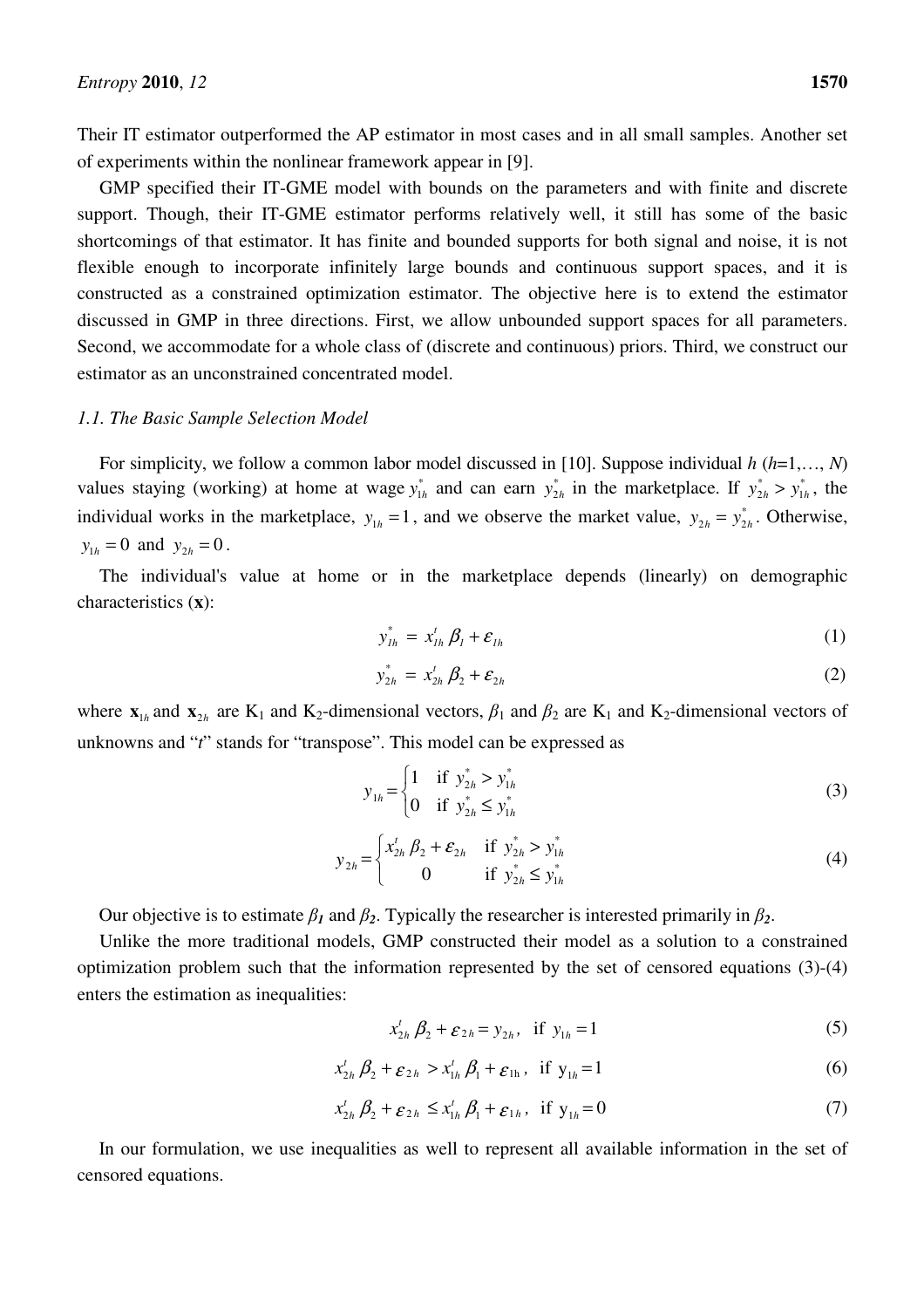### **2. The Information-Theoretic Estimator**

Rewrite equations (1)-(2) as finding  $\gamma_1$  and  $\gamma_2$  in  $y_1^* = A_1 \gamma_1$  and  $y_2^* = A_2 \gamma_2$ , where the dependent variable is censored and where  $\gamma_1 = \begin{bmatrix} P_1 \\ P_2 \end{bmatrix}$ ,  $A_1 = [X_1]$ 1  $, A_{i} = [X_{i}]$  $\beta_{\text{\tiny{l}}}$  $\gamma_1 = \begin{array}{c} E_1 \end{array}$  $(\beta_1)$  $=\left(\frac{\mu_1}{\varepsilon_1}\right), A_1 = [X_1 \ I], \ \gamma_2 = \left(\frac{\mu_2}{\varepsilon_2}\right)$  $2 - \frac{1}{2}$   $\frac{1}{2} - \frac{1}{2}$ 2 and  $A_2 = [X_2 \ I]$  $\beta$  $\gamma_2 = \begin{array}{c} E \end{array}$  $(\beta, )$  $=\begin{pmatrix} r_2 \ \epsilon_2 \end{pmatrix}$  and  $A_2 = [X_2 \ I]$ . We formulate the

censored model (5)-(7) in the following way.

Let the constraint sets  $C_i = C_{i,s} \times C_{i,n}$  (*i* = 1, 2). For each *i*,  $C_{i,s}$  is an auxiliary closed, convex set used to model the a-priori constraints on the  $\beta$ 's. Similarly, the closed convex set  $C_{i,n}$  is part of the specification of the "physical" nature of the noise and contains all possible realizations of  $\varepsilon$ . We view the coordinates  $\zeta_i$  in  $C_{i,s}$  and  $V_i$  in  $C_{i,n}$  as values of random variables distributed according to some probability measure  $dP_i(\xi_i) \equiv dP_i(\zeta_i, v_i)$  such that their expectations (E) are

$$
\beta_i = E_{P_i}[\mathcal{G}_i] \quad \text{and} \quad \mathcal{E}_i = E_{P_i}[\mathcal{V}_i] \tag{8}
$$

We note that the qualifier "prior" assigned to the *Q* probability measures is not the traditional Bayesian view. Rather, the  $Q<sub>s</sub>$  is just a mathematical construct to transform the estimation problem into a variational problem. The  $Q_n$ , however, could be viewed as the probability measure describing the statistical nature of the noise. The process of estimation of the noise involves a tilting of the prior measure.

Given some (any) prior measures  $dQ_i(\xi_i) \equiv dQ_i(\xi_i, v_i) = dQ_{i,s}(\xi_i) dQ_{i,n}(v_i)$  we search for densities  $\rho_i(\xi_i)$  such that  $dP_i = \rho_i(\xi_i) dQ_i(\xi_i)$  satisfies the system (3)-(4). This yields the parameter estimator  $\beta^*$ and the estimated residuals  $\boldsymbol{\varepsilon}^*$ .

Next, let  $S(P_i, Q_i)$  denotes the differential entropy divergence measure between the priors,  $Q_i$ , and the post-data (posteriors)  $P_i$ . This is just the continuous version of the Kullback-Liebler information divergence measure, also known as relative entropy (see [11–13]). Since the data are naturally divided into observed and unobserved parts, we divide the data into two subsets: *J* and  $J^c$  of  $\{1, 2, ..., N\}$ . Next, rewrite the data (3)-(4)  $y_1^* = A_1 \gamma_1$  and  $y_2^* = A_2 \gamma_2$  as

$$
y_1^* = \left(\frac{y_1}{y_1}\right) = \left(\frac{B_1}{B_1}\right) E_{P_1}[\xi_1]; \text{ and } y_2^* = \left(\frac{y_2}{y_2}\right) = \left(\frac{B_2}{B_2}\right) E_{P_2}[\xi_2]
$$
 (9)

where the matrices  $B_1$  and  $B_2$  correspond to the rows of the matrices  $A_i$  (*i*=1, 2) labeled by the indices for which observations are available. For the indices in *J* the values  $y_2$  are observed and  $y_{2h}^* > y_{1h}^*$ , whereas for the values in  $J^c$  all we know is that  $\overline{y}_{1h}^* > \overline{y}_{2h}^*$ .

Our "Basic (Primal) Problem" is the solution to

$$
Sup \{ S(P_1, Q_1) + S(P_2, Q_2) \mid y_2 = B_2 E_{P_2}[\xi_2], B_2 E_{P_2}[\xi_2] > B_1 E_{P_1}[\xi_1]; \overline{B}_2 E_{P_2}[\xi_2] \le \overline{B}_1 E_{P_1}[\xi_1] \} \tag{10}
$$

where the inequalities between vectors are taken to be component wise.

Next, we formulate the problem as a concentrated (unconstrained) entropy problem. To do so, we view the basic primal problem as a two stage problem, call it an "*equivalent primal problem*." In the equivalent model the first stage consists of the standard Generalized Entropy problem (the equality portion of the model) for which a dual can be easily formulated.

The Equivalent primal problem is a solution to the two stage optimization problem: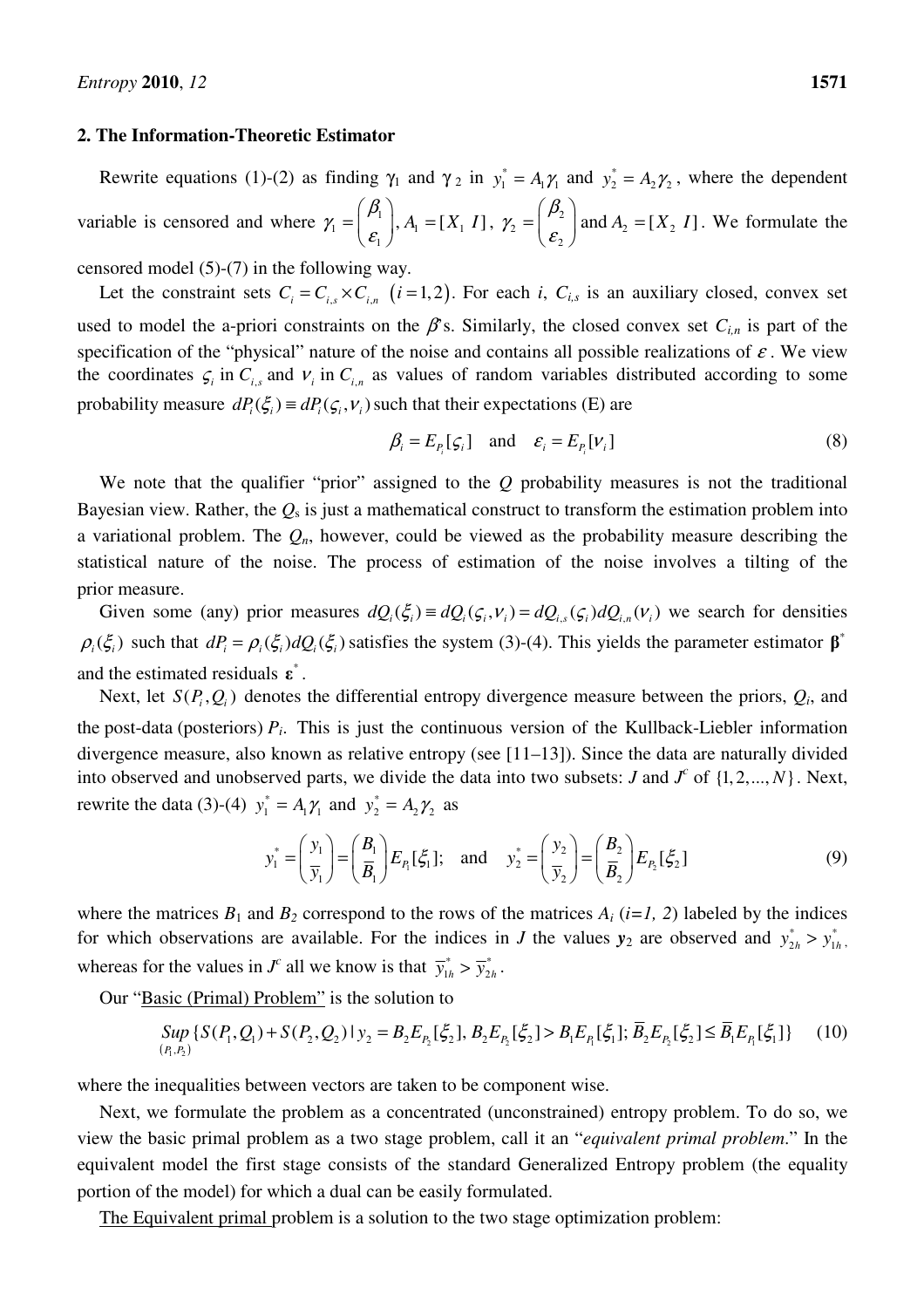$$
Sup\{Sup\{S(P_1, Q_1) + S(P_2, Q_2) | \ y_2 = B_2 E_{P_2}[\xi_2], \eta_1 = B_1 E_{P_1}[\xi_1];\right\}
$$
  

$$
\overline{\eta}_2 = \overline{B}_2 E_{P_2}[\xi_2]; \overline{\eta}_1 = \overline{B}_1 E_{P_1}[\xi_1] \} | \ y_2 > \eta_1, \overline{\eta}_2 \le \overline{\eta}_1 \}
$$
(11)

**Theorem 2.1.** The *equivalent primal problem* (11) is equivalent to the following (dual) problem

$$
Inf\{lnZ(\lambda_1, -\overline{\lambda}, \lambda_2, \overline{\lambda}) + \langle \lambda_1 + \lambda_2, y_2 \rangle \mid \lambda_1 \in \mathbb{R}^{U_1}, \lambda_2 \in \mathbb{R}^{U_1} \text{ and } \overline{\lambda} \in \mathbb{R}^{N-|J|}_{+} \}
$$
(12)

where  $\langle a,b \rangle$  denotes the Euclidean scalar (inner) product of the vectors *a* and *b*,

$$
Z(\lambda_1, \overline{\lambda}_1, \lambda_2, \overline{\lambda}_2) = \iint_{C_1 \times C_2} e^{-\langle \lambda_1, B_1 \xi_1 \rangle} e^{-\langle \overline{\lambda}_1, \overline{B}_1 \xi_1 \rangle} e^{-\langle \overline{\lambda}_2, B_2 \xi_2 \rangle} e^{-\langle \overline{\lambda}_2, \overline{B}_2 \xi_2 \rangle} dQ_1(\xi_1) dQ_2(\xi_2)
$$
  
= 
$$
\int_{C_1} e^{-\langle \lambda_1, B_1 \xi_1 \rangle} e^{-\langle \overline{\lambda}_1, \overline{B}_1 \xi_1 \rangle} dQ_1(\xi_1) \int_{C_2} e^{-\langle \lambda_2, B_2 \xi_2 \rangle} e^{-\langle \overline{\lambda}_2, \overline{B}_2 \xi_2 \rangle} dQ_2(\xi_2) = Z_1(\lambda_1, \overline{\lambda}_1) Z_2(\lambda_2, \overline{\lambda}_2)
$$

and  $(\lambda_1, \overline{\lambda}_1, \lambda_2, \overline{\lambda}_2)$  are the four sets of Lagrange multipliers associated with (11). To carry out the procedure specified in (12) first set  $\overline{\lambda}_1 = -\overline{\lambda}_2 = -\overline{\lambda}$ , and then carry out the minimization. **Proof:** See Appendix.

To confirm the uniqueness of the solution to problem (12), observe that the function

$$
\ell(\lambda_1, \overline{\lambda}_1, \lambda_2, \overline{\lambda}_2) = \ln Z(\lambda_1, \overline{\lambda}_1, \lambda_2, \overline{\lambda}_2) + \langle \lambda_1, \eta_1 \rangle + \langle \overline{\lambda}_1, \overline{\eta}_1 \rangle + \langle \lambda_2, y_2 \rangle + \langle \overline{\lambda}_2, \overline{\eta}_2 \rangle
$$

is strictly convex on its domain  $\Psi(Q) = {\lambda = (\lambda_1, \overline{\lambda}_1, \lambda_2, \overline{\lambda}_2) | Z(\lambda_1, \overline{\lambda}_1, \lambda_2, \overline{\lambda}_2) < \infty}$ , and if  $\ell(\lambda_1, \overline{\lambda}_1, \lambda_2, \overline{\lambda}_2) \to \infty$  as  $\lambda = (\lambda_1, \overline{\lambda}_1, \lambda_2, \overline{\lambda}_2) \to \partial \Psi$ , then problem (12) has a unique solution, where " $\partial$ " is the boundary of the set  $\Psi$ . This is always true in the cases we consider here. A simple example in which it does not hold is  $l(\lambda) = e^{\lambda} + \lambda y$  with R as domain. This has no minimum for a positive *y*.

Solving (12) yields  $\lambda_1^*, \overline{\lambda}^*, \lambda_2^*$ , which in turn yields the optimal maximum entropy (posterior) density.

$$
\rho^*(\xi_1,\xi_2) = \frac{e^{-\langle \lambda_1^*,B_1\xi_1\rangle - \langle \overline{\lambda},\overline{B}_1\xi_1\rangle}e^{-\langle \lambda_2^*,B_2\xi_2\rangle + \langle \overline{\lambda},\overline{B}_2\xi_2\rangle}}{Z(\lambda_1^*,\overline{\lambda})Z(\lambda_2^*,-\overline{\lambda})} = \rho_1^*(\xi_1)\rho_2^*(\xi_2)
$$

This density is naturally factored into a product of the maximum entropy densities of the two sets of equations. Therefore,  $\xi_1$  and  $\xi_2$  are independent with respect to the reconstructed density  $dP^*(\xi_1, \xi_2) = \rho_1^*(\xi_1)\rho_2^*(\xi_2)dQ_1(\xi_1)dQ_2(\xi_2)$ , and with respect to the original priors. Once  $P^*$  is solved, we follow  $(8)$ , or  $(9)$ , to get

$$
\begin{pmatrix} \beta_i^* \\ \varepsilon_i^* \end{pmatrix} = E_{P_i^*}[\xi_i^*] = \int_{C_i} \xi_i \rho_i^*(\xi_i) dQ_i(\xi_i); \quad i = 1, 2
$$
\n(13)

With that generic formulation, we show below three analytic examples that cover a wide range of possible priors and support spaces for  $\beta$  and  $\varepsilon$ .

#### **3. Large Sample Properties**

Denote by  $\beta_{iN}^*$  the estimator of the true  $\beta_i$  when the sample size is *N*. Throughout this section we add a subscript *N* to all quantities introduced in Section 2 to remind us that the size of the data set is *N*. We show that  $\beta_{iN}^* \to \beta_i$  and  $\sqrt{N} (\beta_{iN}^* - \beta_i) \to N(0, V_i)$  as  $N \to \infty$  in some appropriate way. The proof is similar in logic to Proposition 3.2 in [14]. We assume: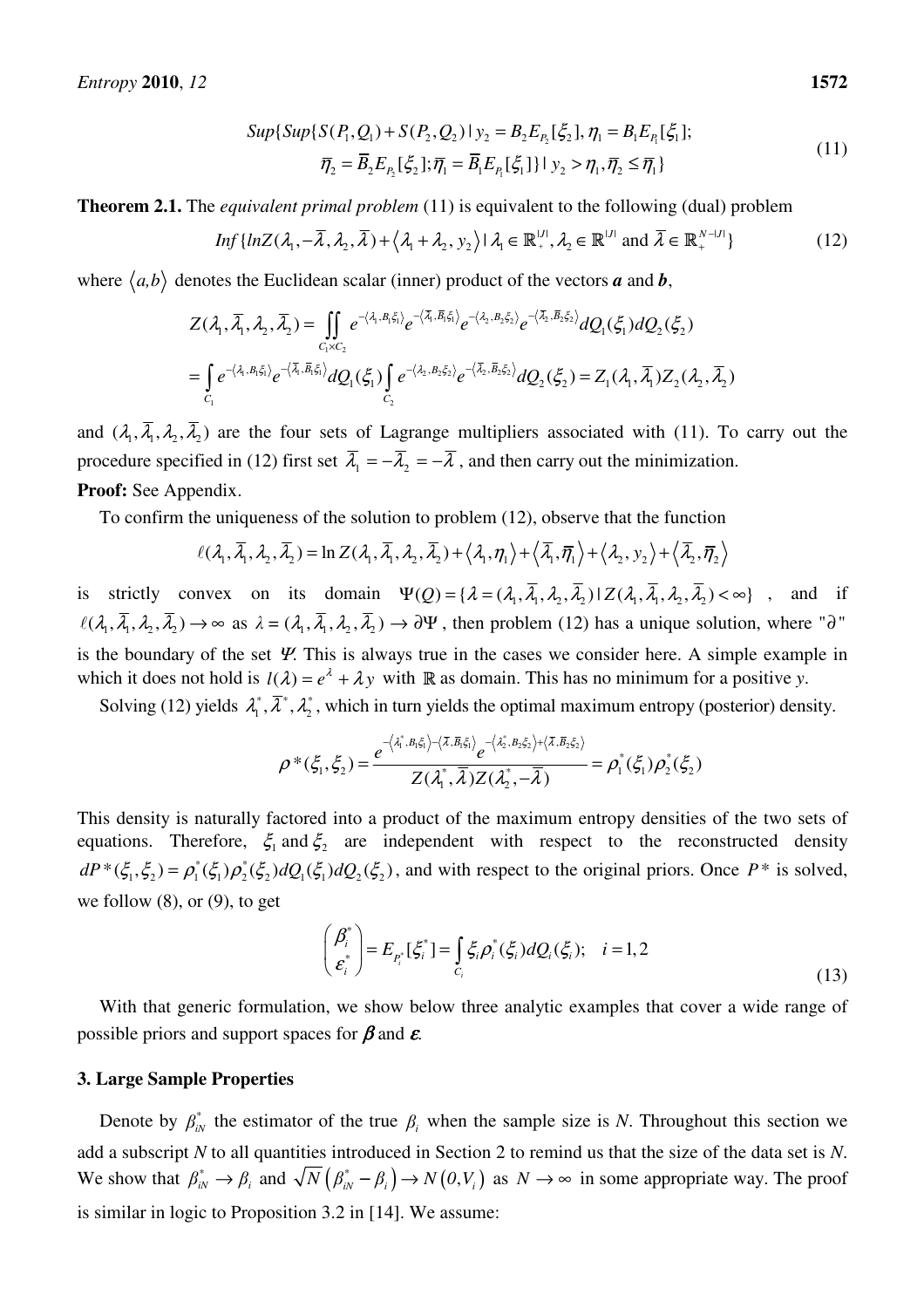*Assumption 3.1.* For every sample size N, the minimizers of (12) are all in the interior of their domains:  $\lambda_1^* \in int \left( \mathbb{R}^{|J|}_+ \right)$  and  $\overline{\lambda}_1^* \in int \left( \mathbb{R}^{|N-|J|}_+ \right)$  where "int" stands for interior.

*Assumption 3.2.* Let  $\frac{1}{N} X_i^t X_i = \frac{1}{N} \left( B_i^t B_i + \overline{B}_i^t \overline{B}_i \right) = \frac{J}{N} \left( \frac{1}{I} B_i^t B_i \right) + \frac{N - J}{N} \left( \frac{1}{N - I} \overline{B}_i^t \overline{B}_i \right)$  $N$ <sup>*I*</sup> *N*<sup> $\langle$ *I I I*<sub> *I*</sub> *I*<sub></sub> *I*</sup> *N* $\langle$ *J N*  $\langle N-J \rangle$  $\begin{pmatrix} 1 & p \ p \end{pmatrix}$ ,  $N-J \begin{pmatrix} 1 & \overline{p}t\overline{p} \end{pmatrix}$  $=\frac{1}{N}\left(B_i^tB_i+B_i^tB_i\right)=\frac{1}{N}\left(\frac{1}{J}B_i^tB_i\right)+\frac{1}{N}\left(\frac{1}{N-J}B_i^tB_i\right)$ . Then, assume there exists  $\alpha \in (0,1)$  such that (i)  $N \to \infty$  and  $J \to \infty$  such that  $\left(\frac{J}{N}\right)$ .  $\binom{N}{N}$   $\rightarrow \alpha$  and (ii) assume that there exists two matrices  $W_i^o$  and  $W_i^u$  such that  $\frac{1}{J}B_i^tB_i \to W_i^o$  and  $\frac{1}{N-J}\overline{B}_i^t\overline{B}_i \to W_i^u$ − . Note that  $\frac{1}{N} X_i^t X_i \rightarrow W_i = \alpha W_i^o + (1 - \alpha) W_i^u$ .

**Proposition 3.1.** (Convergence in distribution.) Under Assumptions 3.1 and 3.2

a)  $\beta_{iN}^* \xrightarrow{D} \beta_i$  as  $N \to \infty$ , for *i*=1, 2. b)  $\sqrt{N} (\beta_{iN}^* - \beta_i) \xrightarrow{D} N(0, V_i)$  as  $N \to \infty$ 

where  $\frac{D}{\longrightarrow}$  stands for convergence in distribution and  $V_i = \sum_i W_i^{-1} \sum_i$ , where  $\Sigma_i$  is the covariance matrix of  $\zeta_i$  with respect to  $dQ_i(\zeta_i, v_i)$ .

The approximate finite sample variance is

$$
\sigma_i^{*^2} = \frac{1}{N - K_i} \mathbf{\varepsilon}_i^{*t} \mathbf{\varepsilon}_i^{*} \text{ for } i = 1, 2 \text{ and } \mathbf{\varepsilon}_i^{*} = E_{P_i^{*}}[V_i] \text{ as is shown in (8) or similarly in (12).}
$$

#### **4. Analytic Examples**

We discuss three examples, corresponding to assuming that the  $\beta$ 's are either unbounded (Normal), bounded below (Gamma) and bounded below and above (Bernoulli). Under the normal priors, the minimum described in (12) can be explicitly computed. In the other cases, a numerical computation is necessary.

### *4.1. Normal Priors*

Let the constraint space be  $C = C_s \times C_n = \mathbb{R}^K \times \mathbb{R}^N$ . Using the traditional view and centering the support spaces at zero, the prior—a product of two normal distributions—is  $\left(-\left\langle \xi,\Sigma^{-2}\xi\right\rangle/2\right).$  $(N+K)/2$  (dot  $\nabla^2\lambda^{1/2}$  $\exp\left(-\langle \xi, \Sigma^{-2}\xi \rangle/2\right)$  $dQ(\xi) = \frac{1}{(2\pi)^{(N+K)/2} (\det \Sigma^2)^{1/2}} d$ ξ $, Σ^{-2}ξ$  $\zeta(\xi) = \frac{1}{(2\pi)^{(N+K)/2} (\det \Sigma^2)^{1/2}} d\xi$ − +  $-\langle \xi,\Sigma$ = Σ . The covariance  $\Sigma$  has two diagonal blocks:  $K \times K$  and  $N \times N$ . Without loss of generality, we assume that these two matrices are  $\sigma_s^2 I_k$  and  $\sigma_n^2 I_k$  respectively. Our basic model holds for the general covariance structure  $\Sigma = \begin{bmatrix} \Sigma_1 & \Sigma_2 & \cdots & \Sigma_n \end{bmatrix}$ 2  $\Sigma = \begin{bmatrix} 1 & 1 \\ 1 & 2 \end{bmatrix}$ .

Formulating these priors within our model yields

$$
\ln Z_1(\lambda_1, \overline{\lambda}_1) = \frac{1}{2} \Big\{ \Big\langle \lambda_1, B_1 \Sigma_1^2 B_1' \lambda_1 \Big\rangle - 2 \Big\langle \overline{\lambda}, \overline{B}_1 \Sigma_1^2 B_1' \lambda_1 \Big\rangle + \Big\langle \overline{\lambda}, \overline{B}_1 \Sigma_1^2 \overline{B}_1' \overline{\lambda} \Big\rangle \Big\}
$$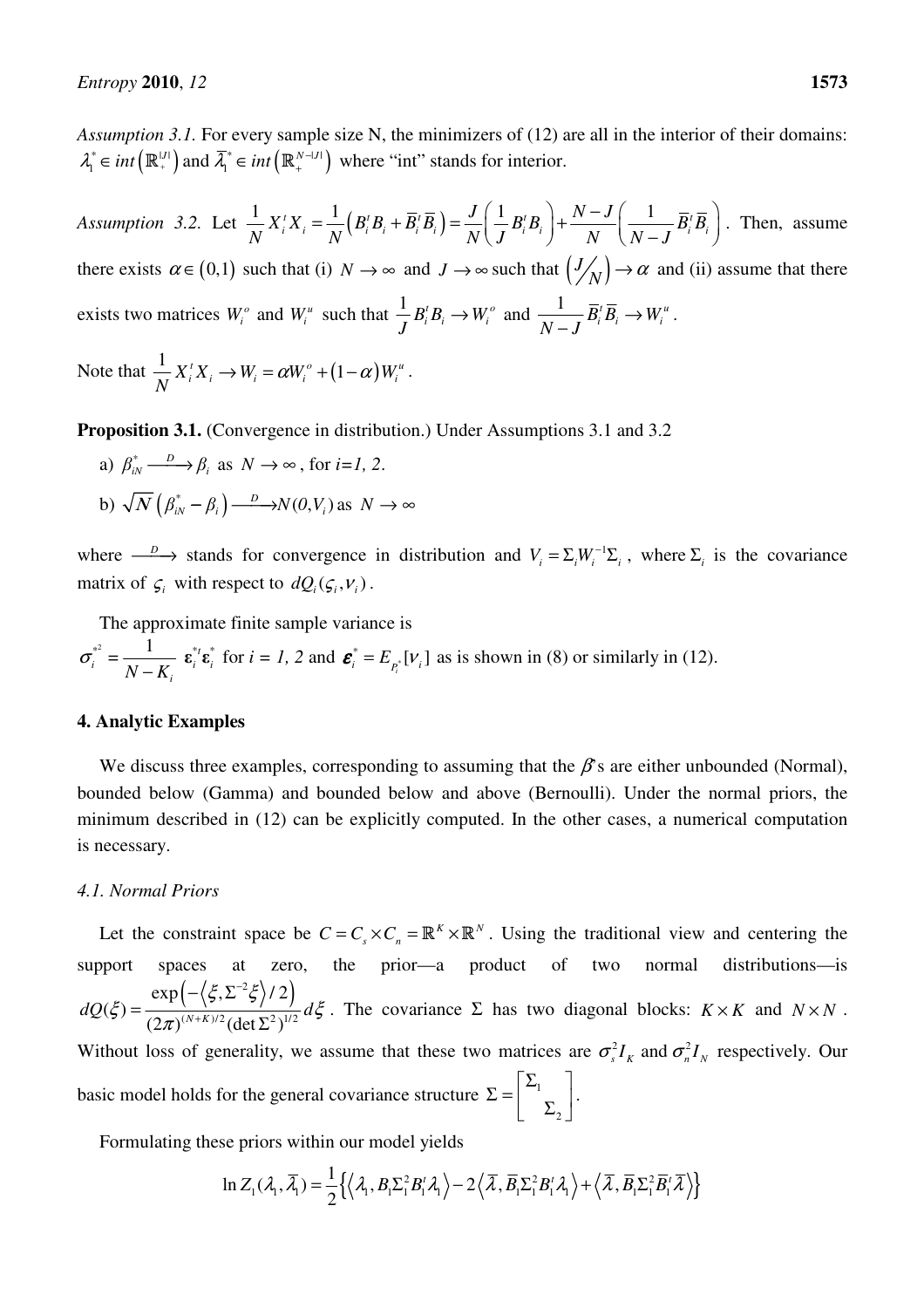$$
\ln Z_2(\lambda_2, -\overline{\lambda}_1) = \frac{1}{2} \left\{ \left\langle \lambda_2, B_2 \Sigma_2^2 B_2^t \lambda_2 \right\rangle + 2 \left\langle \overline{\lambda}, \overline{B}_2 \Sigma_2^2 B_2^t \lambda_2 \right\rangle + \left\langle \overline{\lambda}, \overline{B}_2 \Sigma_2^2 \overline{B}_2^t \overline{\lambda} \right\rangle \right\}
$$

where  $\Sigma_1^2$  is a diagonal  $(K + N) \times (K + N)$  matrix, the first block being a  $K \times K$  matrix with entries equal to  $\sigma_{1,s}^2$  and the second block is a *N × N* matrix with entries equal to  $\sigma_{1,n}^2$ . That is, the priors on signal and noise spaces are iid normal random variables. Thus, problem (12) consists of finding the minimum of

$$
ln Z\left(\lambda_{1}, \overline{\lambda}_{1}, \lambda_{2}, -\overline{\lambda}_{1}\right) + \left\langle \lambda_{1} + \lambda_{2}, y_{2} \right\rangle = \left\langle \lambda_{1} + \lambda_{2}, y_{2} \right\rangle
$$
  
+  $\frac{1}{2} \left\{ \left\langle \lambda_{1}, B_{1} \Sigma_{1}^{2} B_{1}^{\prime} \lambda_{1} \right\rangle - 2 \left\langle \overline{\lambda}, \overline{B}_{1} \Sigma_{1}^{2} B_{1}^{\prime} \lambda_{1} \right\rangle + \left\langle \overline{\lambda}, \overline{B}_{1} \Sigma_{1}^{2} \overline{B}_{1}^{\prime} \overline{\lambda} \right\rangle \right\}$   
+  $\frac{1}{2} \left\{ \left\langle \lambda_{2}, B_{2} \Sigma_{2}^{2} B_{2}^{\prime} \lambda_{2} \right\rangle + 2 \left\langle \overline{\lambda}, \overline{B}_{2} \Sigma_{2}^{2} B_{2}^{\prime} \lambda_{2} \right\rangle + \left\langle \overline{\lambda}, \overline{B}_{2} \Sigma_{2}^{2} \overline{B}_{2}^{\prime} \overline{\lambda} \right\rangle \right\}$ 

over the set described in (12).

To verify that the minimizer of (12) occurs in the interior of the constraint set, we look at the first order conditions

$$
B_1 \Sigma_1^2 B_1^i \lambda_1 - B_1 \Sigma_1^2 \overline{B}_1^i \overline{\lambda} + y_2 = 0
$$
  
\n
$$
B_2 \Sigma_2^2 B_2^i \lambda_2 + B_2 \Sigma_2^2 \overline{B}_2^i \overline{\lambda} + y_2 = 0
$$
  
\n
$$
-\overline{B}_1 \Sigma_1^2 \overline{B}_1^i \overline{\lambda} + \overline{B}_1 \Sigma_1^2 B_1^i \lambda_1 - \overline{B}_2 \Sigma_2^2 \overline{B}_2^i \overline{\lambda} - \overline{B}_2 \Sigma_2^2 B_2^i \lambda_2 = 0
$$
\n(14)

A feasible solution to (12) may lie inside the domain of the constraints and provides a solution.

Once the system is solved for  $\lambda_1^*, \overline{\lambda}_1^*, \lambda_2^*$ , the estimated densities are

$$
dP_i^*(\xi_i) = \frac{e^{-\|\Sigma_i^{-1}\xi_i + \Sigma_i h_i^*\|^2/2}}{(2\pi)^{(N+K_i)/2} (\det \Sigma_i^2)^{1/2}} d\xi_i
$$

which, as expected, are normally distributed. Defining

$$
h_i = B_i^t \lambda_i + \overline{B}_i^t \overline{\lambda}_i^t = A_i^t \mu_i \equiv \begin{pmatrix} X_i^t \\ I \end{pmatrix} \begin{pmatrix} \lambda_i^* \\ \overline{\lambda}_i^* \end{pmatrix}
$$

(recall that  $\overline{\lambda}_2^* = -\overline{\lambda}_1^* = -\overline{\lambda}$  due to the constraints) we use (13) to get

$$
\begin{pmatrix} \beta_i^* \\ \varepsilon_i^* \end{pmatrix} = E_{P_i^*}[\xi_i^*] = -\Sigma_i^2 A_i^t \mu_i = -\begin{pmatrix} \sigma_{i,s}^2 & 0 \\ 0 & \sigma_{i,n}^2 \end{pmatrix} A_i^t \mu_i = -\begin{pmatrix} \sigma_{i,s}^2 X_i^t \mu_i \\ \sigma_{i,n}^2 \mu_i \end{pmatrix}
$$

for  $i = 1$ , 2 and where  $\sigma_{i,s}^2$  and  $\sigma_{i,n}^2$  are matrices.

#### *4.2. Gamma Priors*

Let  $\beta$ 's be bounded below by 0. This can be easily generalized by an appropriate shifting of the support of the distributions. To show the generality of our model, we let the prior on the noise be normal thereby showing that one can use different priors for the signal and the noise.

The signal and noise constraint spaces respectively are  $C_s = \mathbb{R}_+^K = [0, \infty)^K$  and  $C_n = \mathbb{R}^N$ . The prior is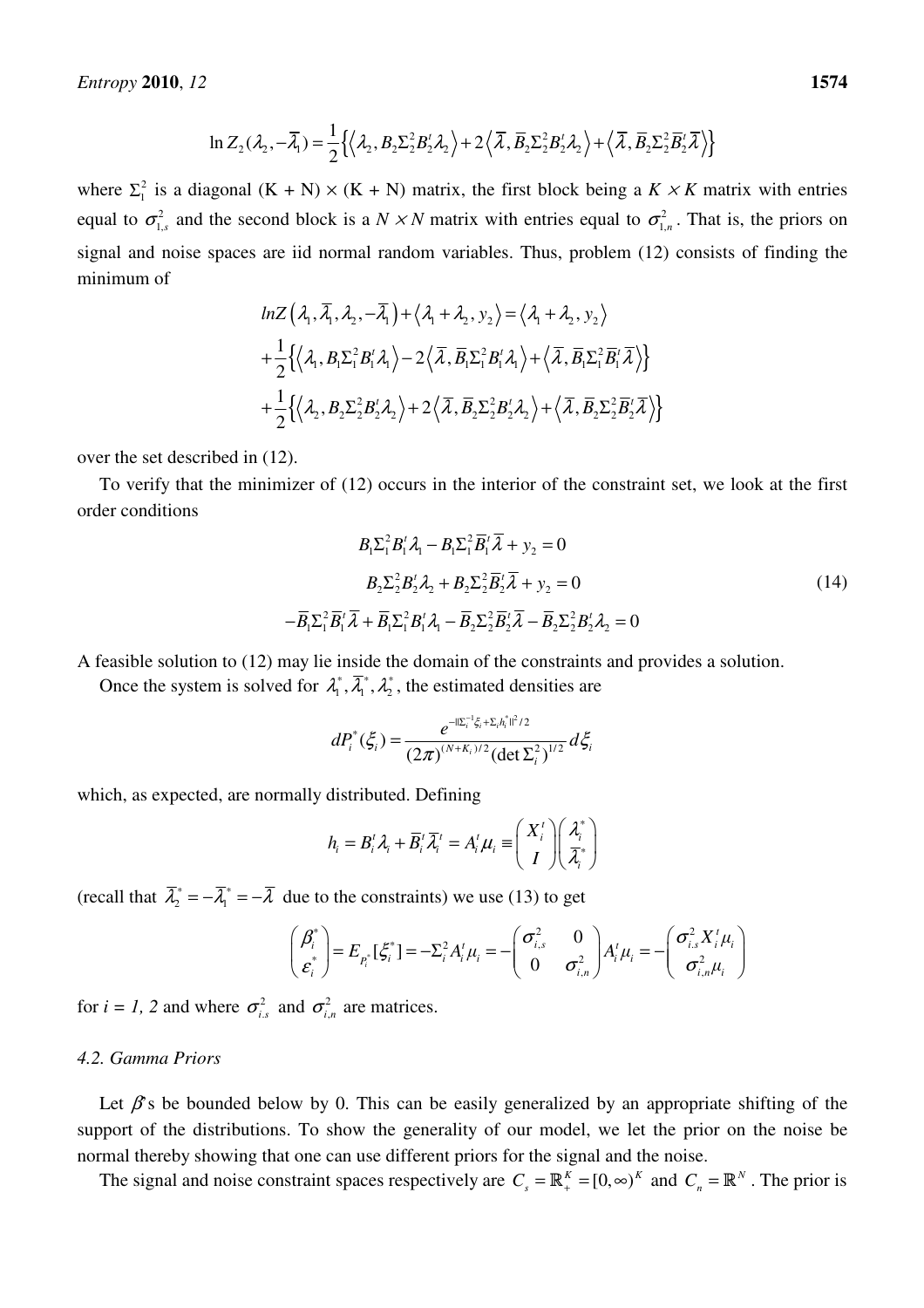$$
dQ(\xi) = \left(\prod_{j=1}^K \frac{a^b \zeta_j^{b-1} e^{-a\zeta_j}}{\Gamma(b)}\right) d\zeta_j \frac{e^{-\left\langle v, \Sigma_n^{-2} v\right\rangle/2}}{(2\pi)^{N/2} (\det \Sigma_n^2)} dv
$$

Before specifying the concentrated entropy function, we study the matrix  $A_1$  defined as  $\mu_1 = (X_1 I) = \frac{D_1}{R} = \frac{D_1 I_1}{R I}$  $1 / \sqrt{P_1 I_1}$  $B_1$   $D_1$  *I*  $A_{1} = (X_{1} I)$  $B_1$   $\bigcup$   $D_1$  *I*  $(B_1)$   $(D_1 I_1)$  $=(X_1 I) = \left(\frac{B_1}{\overline{B}_1}\right) = \left(\frac{B_1 I_1}{\overline{D}_1 I_1}\right)$ . Note that  $\left(\frac{B_1}{\overline{D}_1}\right)$ 1 *D*  $\begin{pmatrix} D_1 \\ \bar{D}_1 \end{pmatrix}$  splits  $X_1$  and  $\begin{pmatrix} I_1 \\ \bar{I}_1 \end{pmatrix}$ 1 *I*  $\left(\frac{I_1}{I_1}\right)$ splits the  $N \times N$  identity matrix to

match the splitting of X. The concentrated entropy function is

$$
\ln Z_1\left(\lambda_1,-\overline{\lambda}\right)=\sum_{j=1}^K b \ln \left(\frac{a}{a+\left(D_1'\lambda_1+\overline{D_1'}\overline{\lambda}\right)_j}\right)+\sigma_{1,n}^2\left(\lambda_1^2+\overline{\lambda}^2\right)
$$

(Note that  $D_1^t \lambda_1 + \overline{D}_1^t \overline{\lambda} = X_1^t \mu_1$  and  $D_2^t \lambda_2 - \overline{D}_2^t \overline{\lambda} = X_2^t \mu_2$ .) A similar expression exists for  $\ln Z_2(\lambda_2, -\overline{\lambda})$ .

The problem (12) consists of minimizing

$$
ln Z(\lambda_1, -\lambda, \lambda_2, \lambda) + \langle \lambda_1 + \lambda_2, y_2 \rangle
$$
  
=  $\sum_{j=1}^{K_1} b ln \left( \frac{a}{a + (D'_1 \lambda_1 + \overline{D'_1} \overline{\lambda})_j} \right) + \sum_{j=1}^{K_2} b ln \left( \frac{a}{a + (D'_2 \lambda_2 - \overline{D'_2} \overline{\lambda})_j} \right)$   
+  $\sigma_{1,n}^2 (\lambda_1^2 + \overline{\lambda}^2) + \sigma_{2,n}^2 (\lambda_2^2 + \overline{\lambda}^2) + \langle \lambda_1 + \lambda_2, y_2 \rangle$ 

Once  $\lambda_1^*, \overline{\lambda}^*, \lambda_2^*$  are found, the optimal density is

$$
dP_i^*(\xi_i) = \left(\prod_{j=1}^{K_i} \frac{\left(a + \left(X_i^t \mu_i\right)_j\right)^b \zeta_j^{b-1} e^{-\left(\left(X_i^t \mu_i\right)_j + a\right) \zeta_j}}{\Gamma(b)} d\zeta_j \right) e^{-\left\|\nu + \sigma_{i,n}^2 \mu_i^*\right\|^2 / 2\sigma_{i,n}^2} d\nu
$$

The estimated parameters are

$$
\left(\beta_i^*\right)_j = E_{p_i^*} \left[ \left(\varsigma_i\right)_j \right] = \frac{b}{\left(a + \left(X_i^* \mu_i\right)_j\right)}; \quad \text{for } j = 1, ..., K_i \text{ and } i = 1, 2
$$

The realized residuals are

$$
(\varepsilon_i^*)_l = E_{P_i^*}[(v_i)_l] = -\sigma_{i,n}^2(\mu_i^*)_l
$$
; for  $l = 1,..., N_i$  and  $i = 1, 2$ 

#### *4.3. Bernoulli Priors*

This example represents another extreme case where it is assumed that the  $\beta$ 's are bounded. For simplicity, assume that we know that all  $\beta$ 's lie in the interval [a, b], which makes  $C_s = [a, b]^{K_i}$  the choice for all of the constraints on the signal space . For the noise component, we follow the previous formulation of normal priors.

With this background, the prior measure used is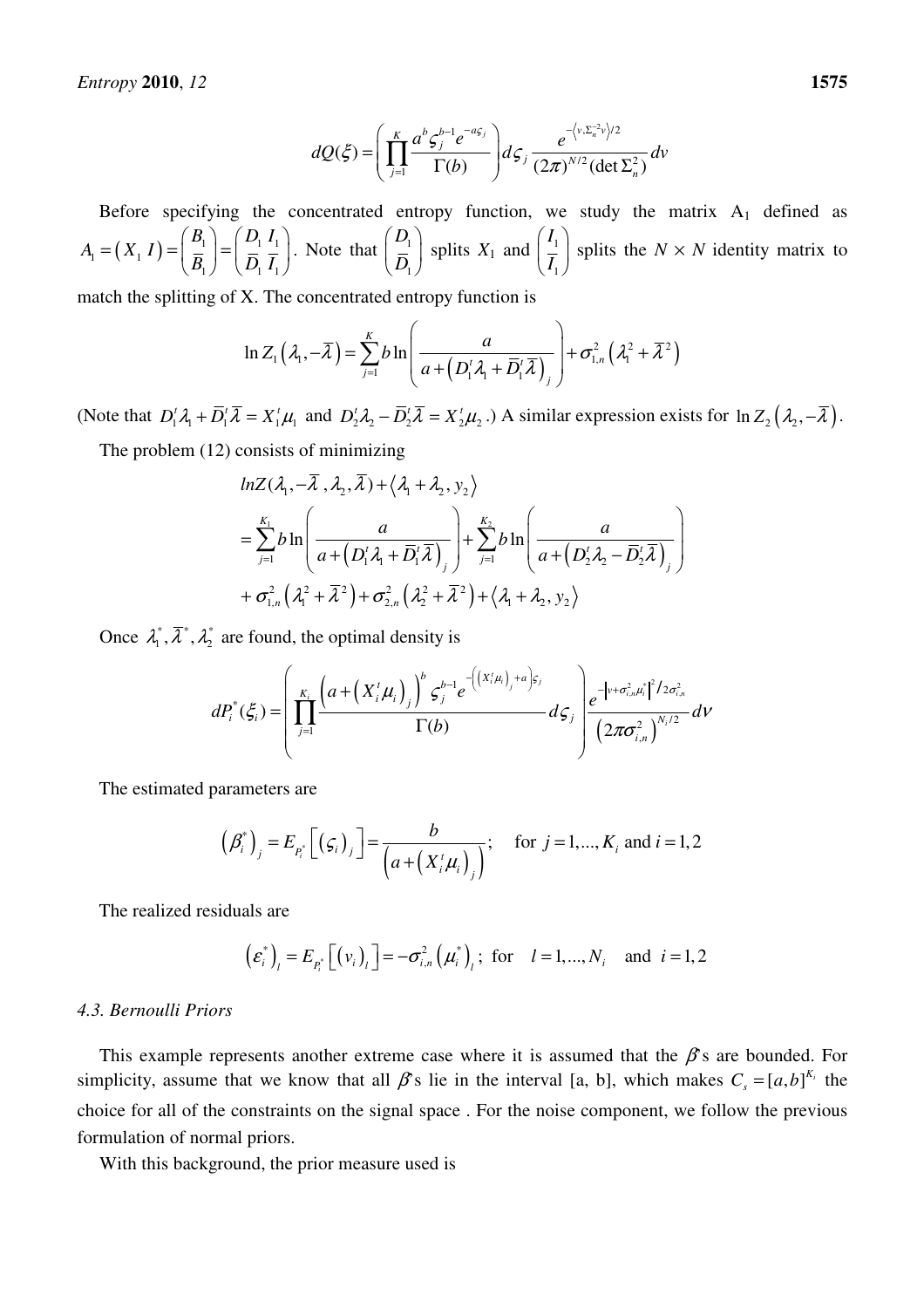$$
dQ(\xi) = \left(\prod_{j=1}^K \frac{1}{2} \left(\delta_a \left(d\zeta_j\right) + \delta_b \left(d\zeta_j\right)\right)\right) \frac{e^{-\left\langle v,\Sigma_n^{-2}v\right\rangle/2}}{\left(2\pi\right)^{N/2} \left(\det \Sigma_n^2\right)} dv
$$

The concentrated entropies are

$$
\ln Z_i\left(\lambda_i,\overline{\lambda}\right)_i = \sum_{j=1}^{K_i} \ln \frac{1}{2} \left(e^{-g_{i,j}a} + e^{-g_{i,j}b}\right) + \sigma_n^2 \left\|\mu_i\right\|^2, \ i=1, 2
$$

where  $g_i = D_i^t \lambda_i + \overline{D}_i^t \overline{\lambda}_i$  and  $\mu_i = (\lambda_i \overline{\lambda}_i)^t$ . Recall that  $\overline{\lambda}_2 = -\overline{\lambda}_1$ . In this case, the function to be minimized is

$$
ln Z\left(\lambda_{1}, \overline{\lambda}, \lambda_{2}, -\overline{\lambda}\right) + \left\langle \lambda_{1} + \lambda_{2}, y_{2} \right\rangle
$$
  
=  $\sum_{j=1}^{K_{1}} ln \frac{1}{2} \left(e^{-g_{1,j}a} + e^{-g_{1,j}b}\right) + \sum_{j=1}^{K_{2}} ln \frac{1}{2} \left(e^{-g_{2,j}a} + e^{-g_{2,j}b}\right)$   
+  $\sigma_{1,n}^{2} \left(\lambda_{1}^{2} + \overline{\lambda}^{2}\right) + \sigma_{2,n}^{2} \left(\lambda_{2}^{2} + \overline{\lambda}^{2}\right) + \left\langle \lambda_{1} + \lambda_{2}, y_{2} \right\rangle$ 

which is minimized over the region described in  $(12)$ . Again, the optimal solutions (minimizing  $\lambda_1^*, \overline{\lambda}_1^*, \lambda_2^*$ ) is to be found numerically. The estimated post-data is

$$
dP_i^*\left(\xi\right) = \left(\prod_{j=1}^K \left(p_{i,j}\delta_a\left(d\,\zeta_j\right) + q_{i,j}\delta_b\left(d\,\zeta_j\right)\right)\right) \frac{e^{-\left\|\gamma + \sigma_{i,n}^2\mu_i^*\right\|^2/2\sigma_{i,n}^2}}{\left(2\pi\sigma_{i,n}^2\right)^{N_i/2}}\,dv
$$

for  $i = 1.2$  and where

$$
p_{i,j} = \frac{e^{-a g_{i,j}}}{e^{-a g_{i,j}} + e^{-b g_{i,j}}} = 1 - q_{i,j}
$$

from which the estimated parameters and residuals are given by

$$
\beta_{i,j}^* = \frac{ae^{-a g_{i,j}} + be^{-b g_{i,j}}}{e^{-a g_{i,j}} + e^{-b g_{i,j}}}
$$
 and  $\varepsilon_i^* = -\sigma_{i,n}^2 \mu_i^*$ 

#### **5. Empirical Example**

We illustrate the applicability of our approach using an empirical application consisting of a small data set. The objective here is to demonstrate that our IT estimator is easy to apply and can be used for many different priors. The small sample performance of the IT-GME version of that estimator (uniform discrete priors) and detailed comparisons with other competing estimators is already shown in GMP and it falls outside the objectives of this note. The empirical example is based on one of the examples analyzed in GMP with data drawn from the March 1996 Current Population Survey. We estimated the wage-participation model for the subset of respondents in the labor market. Workers who are self-employed are excluded from the sample. Since the normal maximum likelihood estimator did not converge for that data [15], only results for the OLS, Heckman two-step, a semi-parametric estimator with a nonparametric selection mechanism due to [5], AP, and the different IT models developed here are reported [16]. To make our results comparable across the IT estimators, we use the empirical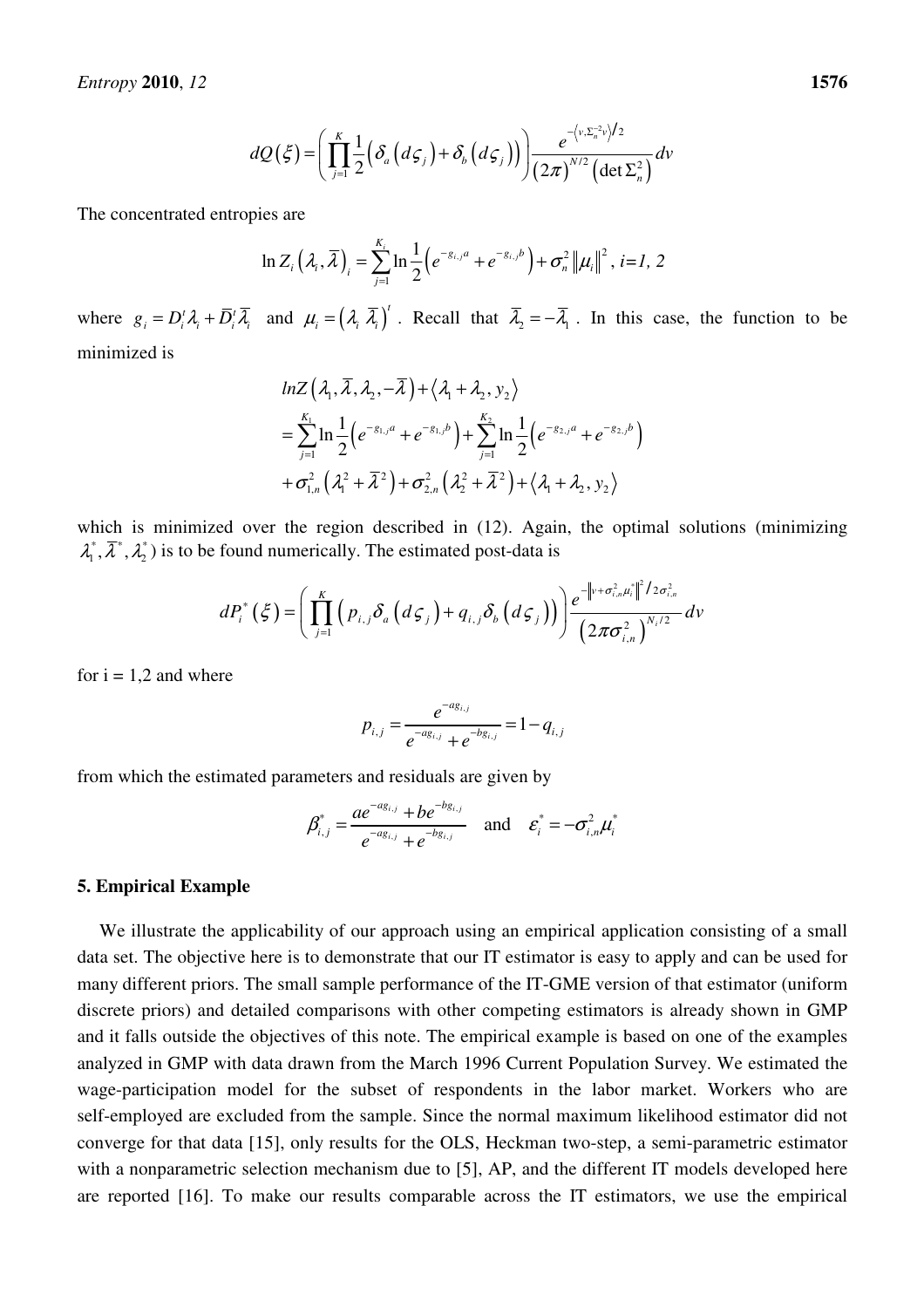standard deviations in all three cases and use supports between –100 and 100 for the IT-GME (uniform discrete priors) and the IT-Bernoulli case. In both the IT-Normal and IT-Bernoulli the priors used for the noise components are normal (as is shown in Section 4). Under these very similar specifications, we would expect all three IT examples to yield comparable estimates. Naturally, there are many other priors to choose from, but the objective here is just to show the flexibility and applicability of our approach.

We analyze a sample of 151 Native American females, of whom 65 are in the labor force. The wage equation covariates include years of education, a dummy for currently enrolled in school, potential experience (age - education - 6) and potential experience squared, a dummy for rural location, and a dummy for central city location. The covariates in the selection equation include all the variables in the wage equation and the amount of welfare payments received in the previous year, a dummy equal one for married, and the number of children. We use the three exclusion restrictions to identify the wage equation in the parametric and nonparametric two-step approaches.

|                           | <b>OLS</b> | 2-Step    | AP        | <b>IT-GME</b> | <b>IT-Normal</b> | IT-Bernoulli |
|---------------------------|------------|-----------|-----------|---------------|------------------|--------------|
| Constant                  | 1.073      | 1.771     | <b>NA</b> | 1.038         | 1.049            | 1.068        |
| Education                 | 0.055      | 0.043     | 0.044     | 0.054         | 0.056            | 0.055        |
| Experience                | 0.038      | 0.023     | 0.038     | 0.038         | 0.038            | 0.038        |
| <b>Experience Squared</b> | $-0.001$   | $-0.0005$ | $-0.001$  | $-0.001$      | $-0.001$         | $-0.001$     |
| Rural                     | 0.214      | 0.268     | 0.332     | 0.210         | 0.215            | 0.214        |
| <b>Central City</b>       | $-0.170$   | $-0.091$  | $-0.171$  | $-0.186$      | $-0.166$         | $-0.169$     |
| Enrolled in School        | $-0.290$   | $-0.471$  | $-0.190$  | $-0.301$      | $-0.283$         | $-0.288$     |
| λ                         |            | $-0.461$  |           |               |                  |              |
| $R^2$                     | 0.355      | 0.376     | <b>NA</b> | 0.343         | 0.355            | 0.354        |
| <b>MSPE</b>               | 0.157      | 0.135     | <b>NA</b> | 0.147         | 0.144            | 0.144        |

Table 1. Estimates of the Native American wage equation (151 individuals; 65 in labor force).

Notes: Bold numbers reflect significantly different than zero at the 10% level

Table 1 presents the estimated coefficients for the wage equation. The  $R^2$  and Mean Squared Prediction Error (MSPE) for each model are presented as well. All IT estimators outperform the other estimators in terms of predicting selection [17]. The estimated return to education is about 5% across all estimation methods, but only statistically significantly different from 0 for the OLS and the IT estimators. Though, all estimators have estimated parameters of the same magnitude and sign, only the OLS and the three reported IT estimates are statistically significantly different from zero in most cases.

### **6. Conclusion**

In this short paper we develop a simple to apply, information-theoretic, method for analyzing nonlinear data with sample selection problem. Rather than using a likelihood approach or a semi-parametric approach we generalized further the IT-GME model of Golan, Moretti and Perloff (2004). Our model (i) allows for bounded and unbounded supports on all the unknown parameters, (ii) allows us to use a whole class of priors (continuous or discrete), (iii) is specified as a nonlinear concentrated entropy model, and (iv) is easy to apply. Like GMP our model works well even with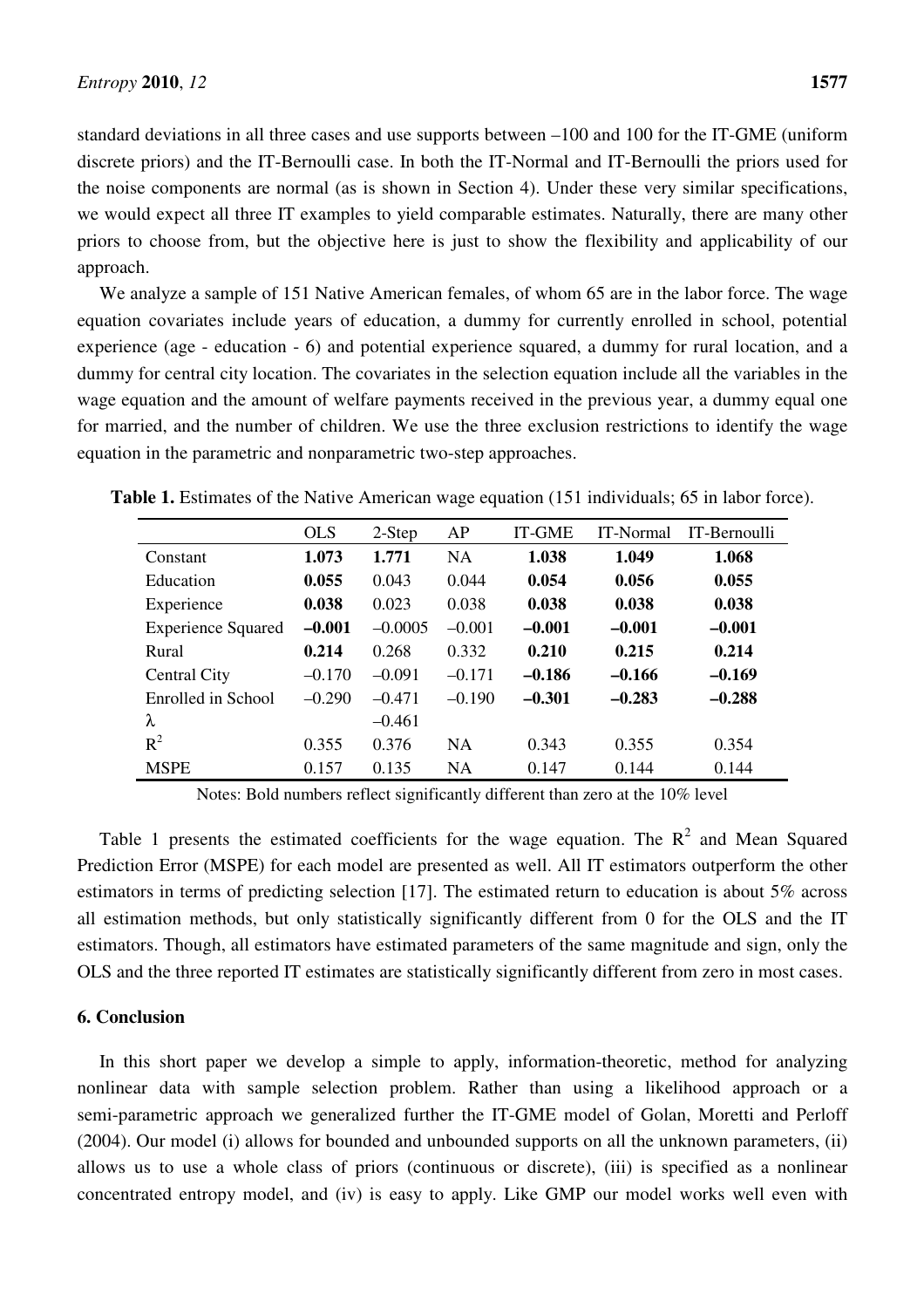small data. This is shown in our empirical example. The extensions developed here mark a significant improvement on the GMP model and other IT, generalized entropy models.

A detailed set of sampling experiments comparing our IT method with all other competitors, under different data processes, will be done in future work.

# **Acknowledgement**

We thank Enrico Moretti and Jeff Perloff for their comments on earlier versions of this work.

# **References and Notes**

- 1. Heckman, J. Sample selection bias as a specification error. *Econometrica* **1979**, *47*,153-161.
- 2. Manski, C.F. Semiparametric analysis of discrete response: Asymptotic properties of the maximum score estimator. *J. Econom.* **1985**, *27*, 313-333.
- 3. Cosslett, S.R. Distribution-free maximum likelihood estimator of the binary choice model. *Econometrica* **1981**, *51*, 765-782.
- 4. Han, A.K. Non-parametric analysis of a generalized regression model: The maximum rank correlation estimator. *J. Econom.* **1987**, *35*, 303-316.
- 5. Ahn, H.; Powell, J.L. Semiparametric estimation of censored selection models with a nonparametric selection mechanism. *J. Econom.* **1993**, *58*, 3-29.
- 6. Golan, A.; Moretti E.; Perloff, J.M. A small sample estimation of the sample selection model. *Econom. Rev.* **2004**, *23*, 71-91.
- 7. Golan, A.; Judge, G.; Miller, D. *Maximum Entropy Econometrics: Robust Estimation with Limited Data*; John Wiley & Sons: New York, NY, USA, 1996.
- 8. Golan, A.; Judge, G.; Perloff, J.M. Recovering information from censored and ordered multinomial response data. *J. Econom.* **1997**, *79*, 23-51.
- 9. Golan A. An information theoretic approach for estimating nonlinear dynamic models. *Nonlinear Dynamics Econom.* **2003**, *7*, 2.
- 10. Maddala, G.S. *Limited-Dependent and Qualitative Variables in Econometrics*; Cambridge University Press: Cambridge, UK, 1983.
- 11. Kullback, S. *Information Theory and Statistics*; John Wiley & Sons: New York, NY, USA, 1959.
- 12. Kullback, S.; Leibler, R.A. On information and sufficiency. *Ann. Math. Statist.* **1951**, *22*, 79-86.
- 13. Gokhale, D.V.; Kullback, S. *The Information in Contingency Tables*; Marcel Dekker: New York, NY, USA, 1978.
- 14. Golan, A.; Gzyl, H. An information theoretic estimator for the linear model. *Working paper*, **2008**.
- 15. Due to the small size of the data and the large proportion of censored observations, none of the maximum likelihood methods would converge with all standard software.
- 16. For discussion of the data, detailed analyses and discussion of the different estimators as well as a detailed discussion of the AP [5] application, see GMP [6]. The 2-step and AP estimates are taken from that paper, Table 8.
- 17. To keep the Table simple and since these specific results are not of interested here, they are not presented.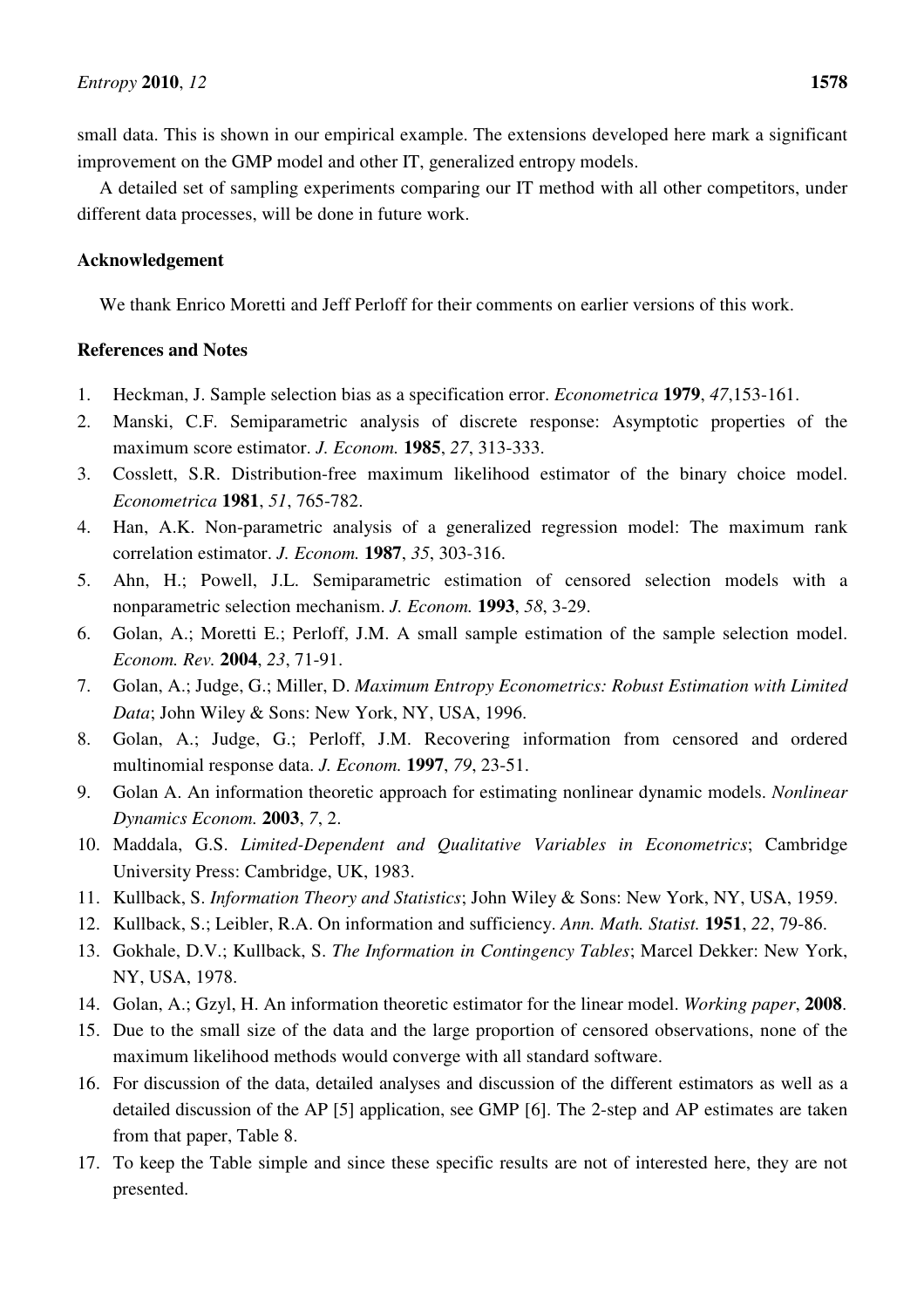## **Appendix**

## **Proof of Theorem 2.1.**

**Proof:** Recall (11)

$$
Sup\{Sup\{S(P_1, Q_1) + S(P_2, Q_2) \mid y_2 = B_2 E_{P_2}[\xi_2], \eta_1 = B_1 E_{P_1}[\xi_1];
$$
\n
$$
\overline{\eta}_2 = \overline{B}_2 E_{P_2}[\xi_2]; \overline{\eta}_1 = \overline{B}_1 E_{P_1}[\xi_1] \} \mid y_2 > \eta_1, \overline{\eta}_2 \le \overline{\eta}_1\}
$$
\n(A.1)

First, note that the inner problem in (A.1) is equivalent to

$$
\ell(\lambda_1, \overline{\lambda}_1, \lambda_2, \overline{\lambda}_2) = \ln Z(\lambda_1, \overline{\lambda}_1, \lambda_2, \overline{\lambda}_2) + \langle \lambda_1, \eta_1 \rangle + \langle \overline{\lambda}_1, \overline{\eta}_1 \rangle + \langle \lambda_2, y_2 \rangle + \langle \overline{\lambda}_2, \overline{\eta}_2 \rangle
$$

where  $\lambda_i$  and  $\lambda_i$  (*i*=1, 2) are the Lagrange multipliers associated with the data (9) and *Z* is the normalization factor of *dP1dP2*:

$$
Z(\lambda_1, \overline{\lambda}_1, \lambda_2, \overline{\lambda}_2) = \iint_{C_1 \times C_2} e^{-\langle \lambda_1, B_1 \xi_1 \rangle} e^{-\langle \overline{\lambda}_1, \overline{B}_1 \xi_1 \rangle} e^{-\langle \lambda_2, B_2 \xi_2 \rangle} e^{-\langle \overline{\lambda}_2, \overline{B}_2 \xi_2 \rangle} dQ_1(\xi_1) dQ_2(\xi_2)
$$
  
= 
$$
\int_{C_1} e^{-\langle \lambda_1, B_1 \xi_1 \rangle} e^{-\langle \overline{\lambda}_1, \overline{B}_1 \xi_1 \rangle} dQ_1(\xi_1) \int_{C_2} e^{-\langle \lambda_2, B_2 \xi_2 \rangle} e^{-\langle \overline{\lambda}_2, \overline{B}_2 \xi_2 \rangle} dQ_2(\xi_2) = Z_1(\lambda_1, \overline{\lambda}_1) Z_2(\lambda_2, \overline{\lambda}_2)
$$

Note that the inner *sup* is over  $(P_1, P_2)$ , and the outer *sup* is over the  $\eta$ 's in the region indicated within the  $\{\cdot\}$ . The basic idea here is to replace the inequalities appearing in problem (10) with equalities. Next, the dual-unconstrained model of this inner primal problem is the solution to

$$
\inf_{\lambda} \left\{ \ell \left( \lambda_i, \overline{\lambda}_i \right) \mid \lambda_i \in \mathbb{R}^{|\mathcal{I}|}, \text{ and } \overline{\lambda}_i \in \mathbb{R}^{N-|\mathcal{I}|} \text{ for } i = 1, 2 \right\}
$$

where  $|J|$  is the number of observations where  $y_{2i} > y_{1i}$ . With this step, the equivalent dual model of the primal problem (A.1) is

$$
Sup\{Inf\{lnZ\left(\lambda_{1}, \overline{\lambda}_{1}, \lambda_{2}, \overline{\lambda}_{2}\right) + \langle \lambda_{1}, \eta_{1} \rangle + \langle \overline{\lambda}_{1}, \overline{\eta}_{1} \rangle + \langle \lambda_{2}, y_{2} \rangle + \langle \overline{\lambda}_{2}, \overline{\eta}_{2} \rangle\}
$$
\n
$$
\lambda_{i} \in \mathbb{R}^{|\mathcal{I}|}, \text{ and } \overline{\lambda}_{i} \in \mathbb{R}^{|\mathcal{N}-|\mathcal{I}|}\} \big| y_{2} > \eta_{1}, \overline{\eta}_{2} \le \overline{\eta}_{1} \quad \text{for } i = 1, 2\}
$$
\n(A.2)

Next, we rewrite the constraints for the outer problem. The constraint  $y_2 > \eta_1$  is rewritten as  $\eta_1 = y_2 - \zeta$ ,  $\zeta > 0$ , and the constraint  $\overline{\eta}_2 \leq \overline{\eta}_1$  is written as  $\overline{\eta}_2 \in \mathbb{R}^{N-|J|}$ ,  $\overline{\eta}_1 = \overline{\eta}_2 + \overline{\zeta}$ ,  $\overline{\zeta} \geq 0$ . Model (A.2) becomes

$$
Sup\{Inf\{lnZ(\lambda_1, \overline{\lambda}_1, \lambda_2, \overline{\lambda}_2) + \langle \lambda_1 + \lambda_2, y_2 \rangle - \langle \lambda_1, \zeta \rangle + \langle \overline{\lambda}_1 + \overline{\lambda}_2, \overline{\eta}_1 \rangle + \langle \overline{\lambda}_2, \overline{\zeta} \rangle \}
$$
  

$$
\lambda_i \in \mathbb{R}^{|J|}, \text{ and } \overline{\lambda}_i \in \mathbb{R}^{N-|J|} \} \{ \zeta > 0, \overline{\eta}_1, \overline{\zeta} \ge 0 \}
$$

Next, exchanging the *sup* and the *inf* operations we get

$$
Inf\{lnZ\left(\lambda_{1}, \overline{\lambda}_{1}, \lambda_{2}, \overline{\lambda}_{2}\right) + \left\langle \lambda_{1} + \lambda_{2}, y_{2} \right\rangle + Sup\{-\left\langle \lambda_{1}, \zeta\right\rangle + \left\langle \overline{\lambda}_{1} + \overline{\lambda}_{2}, \overline{\eta}_{1} \right\rangle + \left\langle \overline{\lambda}_{2}, \overline{\zeta} \right\rangle\}
$$
  

$$
\zeta > 0, \overline{\eta}_{1}, \overline{\zeta} \ge 0\} | \lambda_{i} \in \mathbb{R}^{|J|}, \text{ and } \overline{\lambda}_{i} \in \mathbb{R}^{|N - |J|}\}
$$

To compute the inner supremum, note that